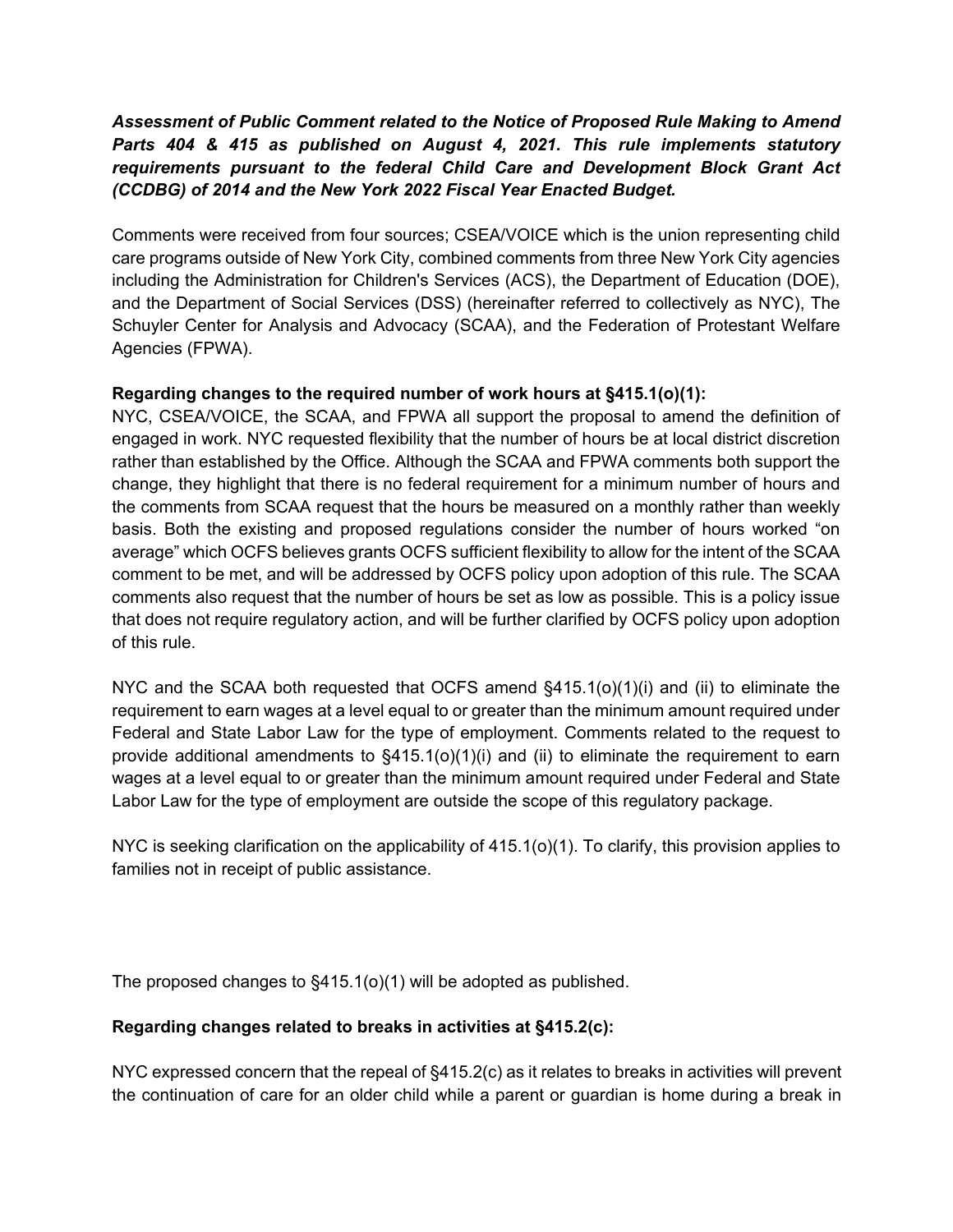activity and specifically uses the example of staying home with a newborn child. The changes to §415.4(c)(3) allow for temporary break in activity; care must continue unless there is a nontemporary cessation of work or attendance in a required activity.

The proposed changes to §415.2(c) will be adopted as published.

#### **Regarding changes to the definition of very low income at §415.2(d)(1)(i)(a):**

NYC, FPWA, and CSEA/VOICE support the proposal to change the definition of very low income. Comments from the FPWA advocate that this level may not be sufficiently high and request that the concept of income adequacy be considered.

Comments from NYC recommended that OCFS support statutory changes necessary to raise the income to the federal ceiling of 85% of the State Median Income (SMI). As statutory change is required to raise the income threshold further, no action is possible in relation to these recommendations.

The proposed changes to §415.2(d)(1)(i)(a) will be adopted as published.

## **Regarding changes to establishing local priorities at §415.2(d)(1)(ii):**

NYC identified an issue with limiting local priorities for Title XX funding to provide child care assistance for eligible families between 200% and 275% of the State Income Standard (SIS). The City recommended amending §415.2(b) to specify that local priorities for families with an income level up to 200% SIS cannot be based solely on income level.

The proposed regulatory change was not intended to limit the establishment of local priorities funded by Title XX, which can go up to 275% SIS. The Office will amend the regulation to clarify priorities funded under Title XX are not impacted .

The proposed regulations will be revised to clarify this point.

#### **Regarding changes supporting 12-month eligibility as §415.2(d)(3) and (4):**

NYC, CSEA/VOICE, and FPWA all expressed support for the proposal to provide continued eligibility for a period of 12 months.

FPWA commented that this change will reduce administrative burden which will benefit families.

NYC requested that the 12-month eligibility period begin at the time the cash assistance case closes or supportive services end; that the amount of authorized care not be reduced when a parent/caretaker is no longer engaged in an activity; that the 12-month eligibility period be reset when the family's reason for care changes; that 12-month eligibility be provided for a family that is programmatically eligible without regard to income; and that a child who turns 13 (or 18 or 19,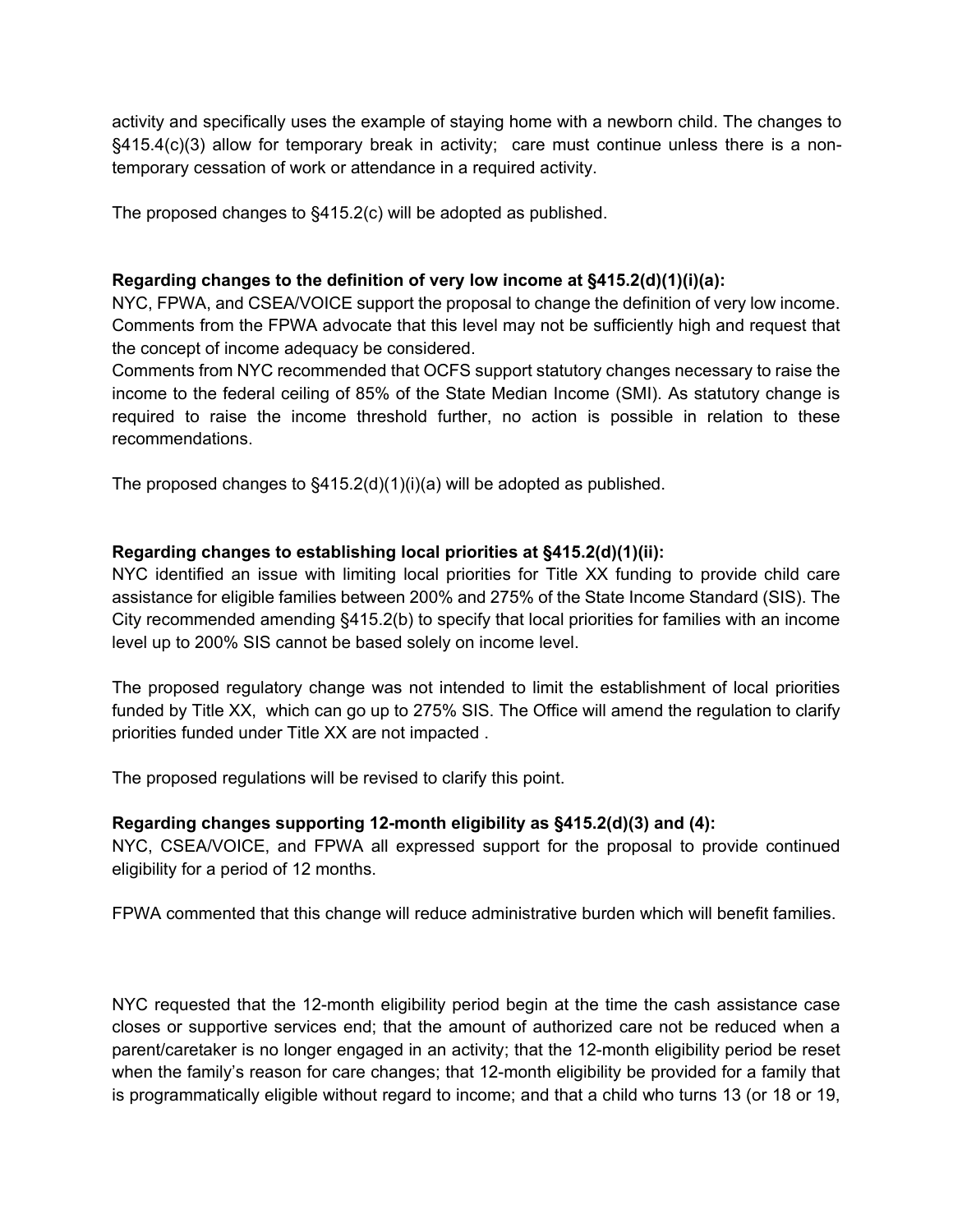as applicable) remain eligible for the duration of the 12-month eligibility period. Federal law and regulation provide that a child who receives assistance under the block grant will be considered to meet all eligibility requirements for such assistance and will receive such assistance, for not less than 12 months before eligibility is redetermined, regardless of a temporary change in the ongoing status of the child's parent as working or attending a job training or educational program or a change in family income for the child's family, if that family income does not exceed 85% SMI for a family of the same size. As such, the 12-month eligibility period begins when the child care assistance, funded by the block grant, begins. Such assistance cannot be terminated or reduced, including a change in family share to the detriment of the family, earlier than 12-months unless otherwise permitted by agency regulation 415.2(d). Federal regulation provides that the benefit is to remain at least at the same level during the eligibility period. As such, the amount of the assistance provided can increase to the benefit of the family during the eligibility period, however the amount of assistance cannot decrease and the required family share cannot be increased during the 12-month eligibility period.

NYC requested that a family share not be imposed until the certification for low-income child care assistance is completed. Federal law and regulation, as well as state law, provide that child care assistance funded by the block grant is to be based on a sliding fee scale based on a family's ability to pay. As such, a family receiving assistance funded by the block grant must contribute to the cost of child care, except as exempt from such contribution pursuant to 415.3(e).

NYC requested clarification on which social services district is responsible for services when a family relocates within the state. Pursuant to 415.4(d), the responsible district varies depending upon the category of child care assistance being provided.

NYC identified systems related challenges to implementing 12-month eligibility and indicated that additional time would be necessary for NYC to successfully implement required changes. This implementation concern will be addressed through the implementation process.

The proposed changes to §415.2(d)(3) and (4) will be adopted as published.

**Regarding the provision to allow for electronic submission of an application at §415.3(a):** NYC supported this amendment.

The proposed changes to §415.3(a) will be adopted as published.

**Regarding the provision to exempt additional families from family share at §415.3(e)(1):** NYC expressed support to add families in receipt of preventive and protective services to the list of families exempt from paying a fee.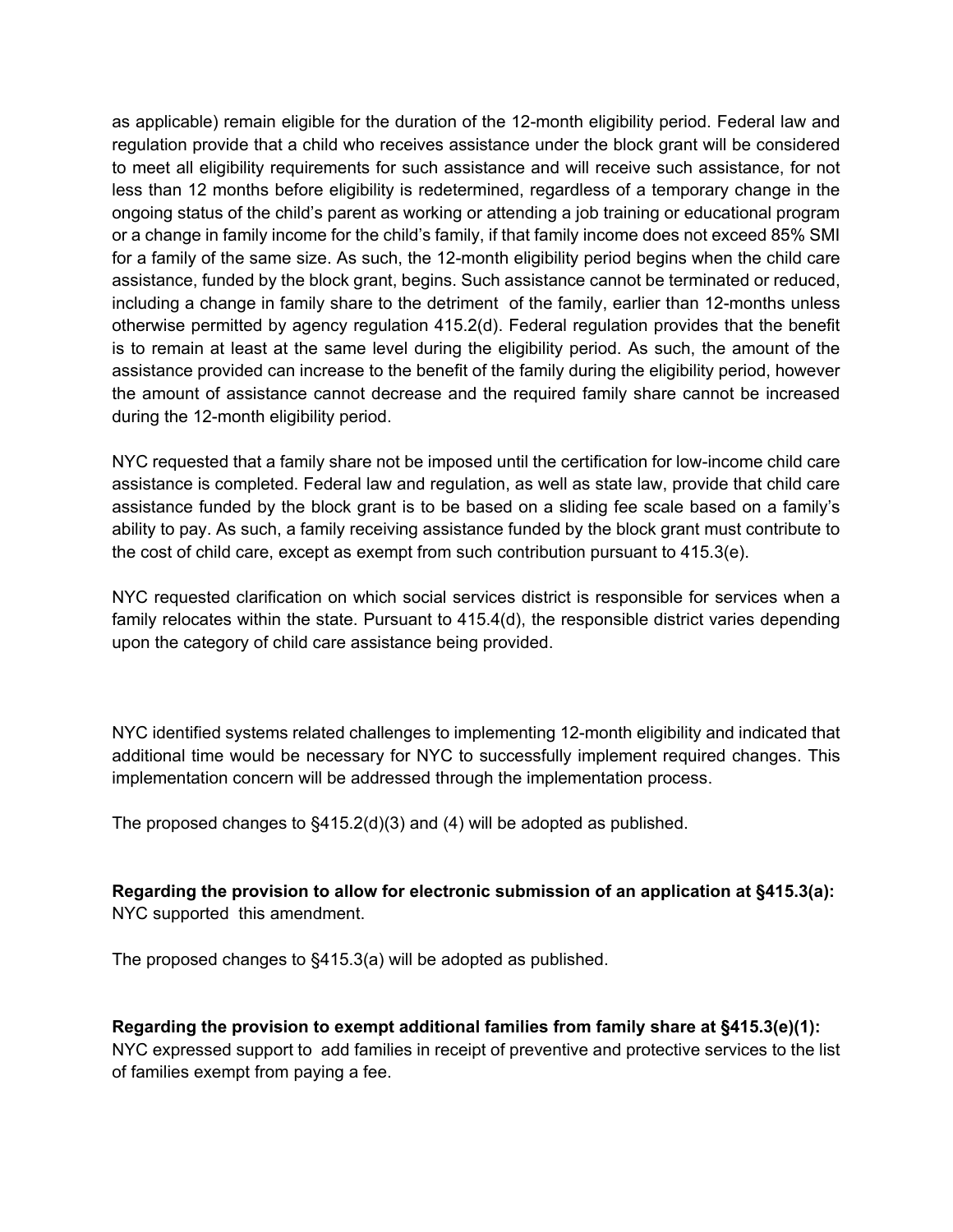NYC suggested amendments to §404.6(a) to reflect the fee exemption for all categories identified in §415.3(e)(1). §404.6(a) does not require a district to assess a family share unless is its required by §415.3(e). Therefore, modifications to §404.6(a) are not necessary to achieve the intent of this rule.

NYC suggested further amendment to 404.6(a) to include language that the fee need not be assessed to allow families who are eligible without regard to income to enroll more expediently by eliminating income documentation from the process. NYC also urged the State allow for waiver of fee assessment for families with very low incomes as permitted by federal regulations.OCFS does waive family share for families in receipt of public assistance, however waiving family share for all eligible families is not permissible under federal rules.

The proposed changes to §415.3(e)(1) will be adopted as published.

### **Regarding discontinuance due to non-temporary cessation of work activity at §415.4(c)(3):**

NYC requested OCFS exercise the federal option to continue child care assistance when there is a non-temporary change in the parents work activity. OCFS considered this, but determined to proceed as proposed to encourage continued work participation. The proposed changes to §415.4(c)(3) will be adopted as published.

#### **Regarding initial eligibility and reporting changes to income at §415.4(a)(1)(iv):**

NYC expressed support for the amendment which only requires that households receiving child care services report increases in income if it puts the family over 85% SMI. However, NYC stated that this is inconsistent with public assistance reporting requirements. The proposed regulatory change is necessary for compliance with federal rules.

NYC requested that OCFS allow for an additional 12-month eligibility at the time a client fails to engage in a required activity, or as an alternative that OCFS establish a definition for nontemporary but not apply such a definition until the time that supportive services end. The request to authorize services for a family that does not meet programmatic eligibility requirements is inconsistent with the administration of the subsidy program.

SCAA and FPWA expressed support for raising the exit threshold to 85% SMI. However, both also raised concerns about the requirement that the family immediately notify the district of changes; specifically the time frame of "immediately" and how a family would know they exceed 85% SMI. The responsibility of the family to immediately notify the district of changes in financial circumstances pre-existed this regulatory change and is necessary for compliance with federal rules. The proposed change reduces the required notifications to when family income may exceed 85% SMI. No regulatory change is needed to address the comments from both organizations that families may not know when they exceed 85% SMI. This concern will be addressed through policy upon adoption of this rule.